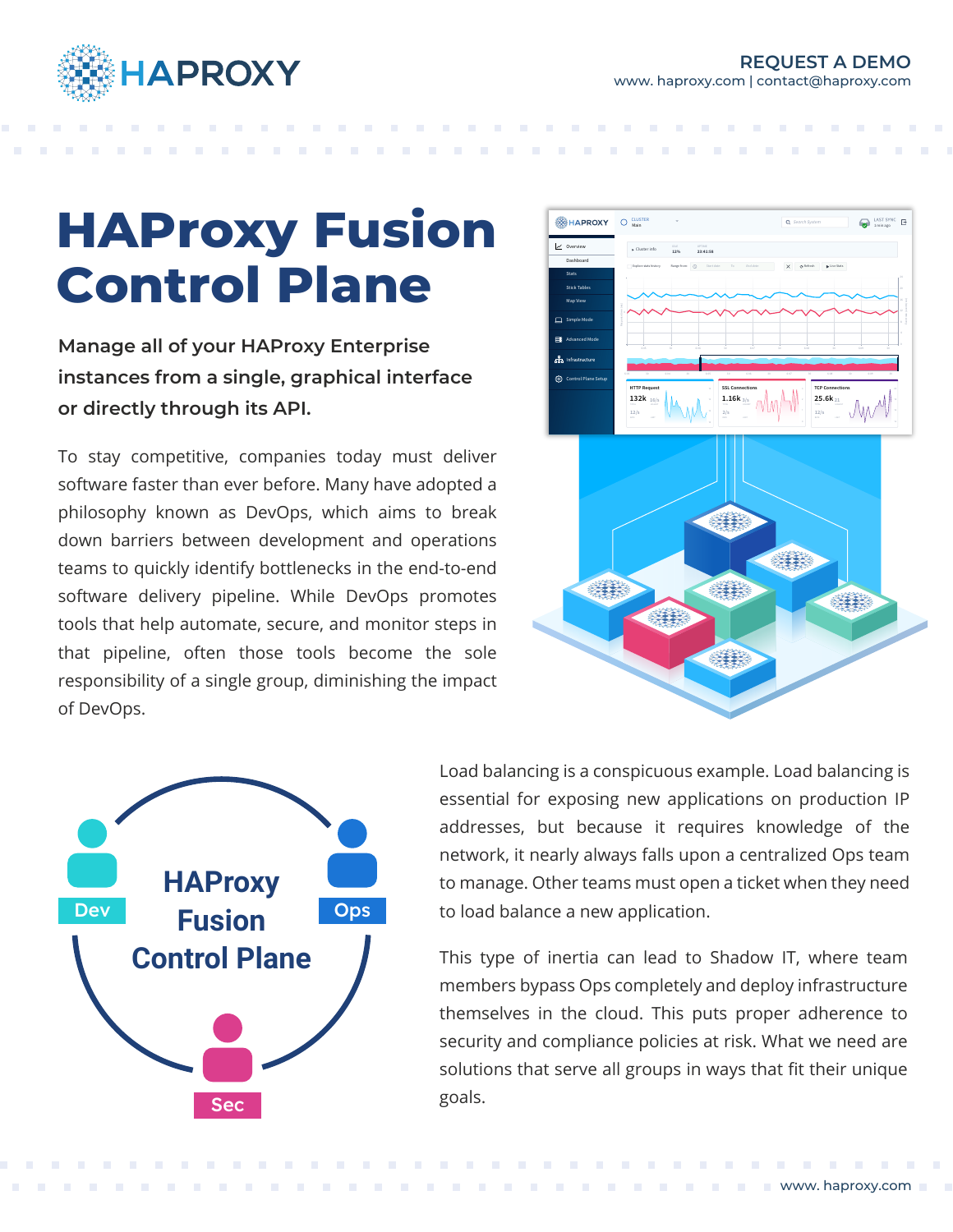

## **HAProxy Fusion Control Plane bridges the gap**

HAProxy Fusion Control Plane is a rich graphical interface for managing a fleet of HAProxy Enterprise instances.



**Dev teams** can use it to route traffic to their applications without waiting on Ops, and they can integrate its API into continuous delivery pipeline.

**Security team** can configure the Web Application Firewall and other security measures that cover every load balanced app.

**Ops teams** can use it to manage the structure of their load balancing tier, adding load balancer instances, installing SSL certificates, and tuning performance settings.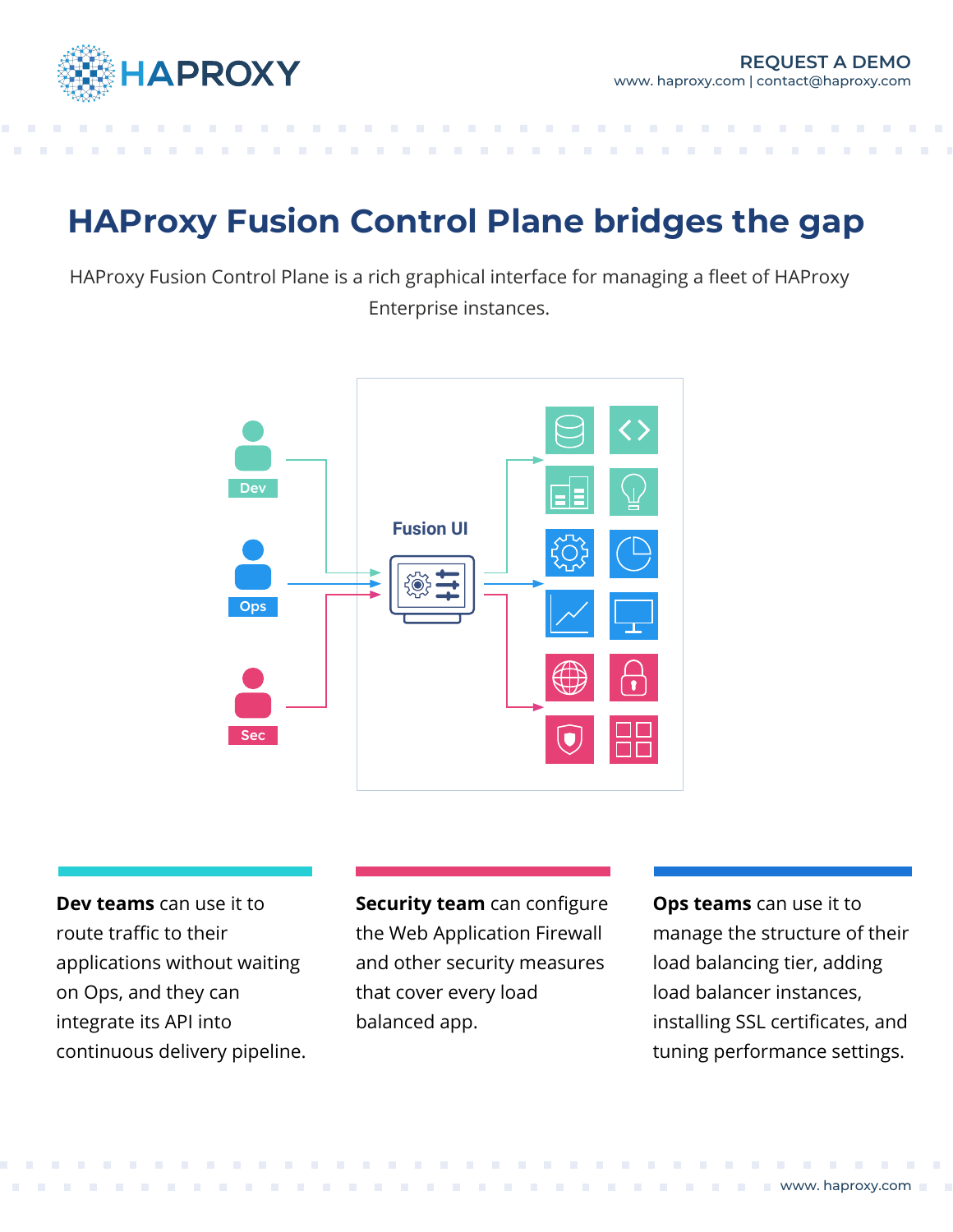

#### **Fleet management**

Connect to and manage HAProxy Enterprise instances using a centralized hub. You can group load balancers into clusters and assign them to different teams. Control instances deployed on-premises or in the cloud.

| <b>EXPROXY</b>                  | <b>CLUSTER</b><br>٠<br>Main |                 |                           |                    | Q Search System |                                                | ø.              | LAST SYNC<br>1 min ago     | G |
|---------------------------------|-----------------------------|-----------------|---------------------------|--------------------|-----------------|------------------------------------------------|-----------------|----------------------------|---|
| overview                        | Add New App                 |                 | <b>Frontend and Binds</b> |                    |                 |                                                |                 | X Cancel & Exit            |   |
| 口<br>Simple Mode<br>My Apps     | Frontend and Binds          | <b>FRONTEND</b> | Name (required)           |                    |                 |                                                |                 |                            |   |
| <b>ACLS</b><br><b>WAF</b>       | 2<br>Default Backend        |                 | App Mode<br><b>HTTP</b>   |                    | $\checkmark$    | <b>HTTP Connection Mode</b><br>http-keep-alive |                 |                            | ٠ |
| 目<br>Advanced Mode              | Conditional Backends        | BINDS           |                           |                    |                 |                                                |                 |                            |   |
| and Infrastructure              | 3<br>(optional)             |                 | Bind<br>default_listener  | Address<br>0.0.0.0 | Port<br>80      | SSL<br>٥                                       | SSL Certificate |                            |   |
| හ<br><b>Control Plane Setup</b> |                             |                 | + Add New Bind            |                    |                 |                                                |                 | Upload New SSL Certificate |   |

#### **Self-service**

Fusion gives your App developers Load-Balancing-as-a-Service. Delegate ownership over application delivery using fine-grained, role-based access control. Versioning ensures that multiple users can make updates safely.

| <b>EXPROXY</b>                              | <b>CLUSTER</b><br>Main                  | ٠                         |              | Q Search System                                                             | LAST SYNC<br>B<br>1 min ago       |
|---------------------------------------------|-----------------------------------------|---------------------------|--------------|-----------------------------------------------------------------------------|-----------------------------------|
| V Overview                                  | <b>Access Control</b><br>Roles<br>Users | Policies                  |              | Q Search Roles                                                              | <b>O</b> New Role                 |
| <b>Simple Mode</b><br>⊟                     | Role Name                               | Description               | Users        | Policies                                                                    | Actions                           |
| 冃<br><b>Advanced Mode</b>                   | Admin                                   | Main administrator        | AdminMain    | /specification<br>super user                                                | $\mathcal O$<br>日 章<br>$\epsilon$ |
| and Infrastructure                          | Login                                   | Default log in role       | Admin1       | GET clusters/*/services/haproxy<br>/specification<br>/summary<br>/info      | n m<br>P<br>×                     |
| 63<br>Control Plane Setup<br>General        | Security                                | Main security account     | SecurityTeam | GET clusters/*/services/haproxy<br>PUT clusters/*/services/haproxy<br>/info | P<br>信一音<br>v                     |
| <b>Diagnostics</b><br><b>Access Control</b> | SecOperations                           | Daily security operations | SecOos       | /specification<br>/info<br>/summary<br>GET clusters/*/services/haproxy      | Ô<br>- 6<br>∠<br>e.               |
| Authentication                              | Log in backup                           | Temporary login           | LoginBackup  | GET clusters/*/services/haproxy                                             | Ô<br>童<br>∠<br><b>COL</b>         |

#### **First-class API**

With an API at the heart of Fusion, you can easily integrate CI/CD tools with your HAProxy Enterprise infrastructure. Leverage the same capabilities that support the user interface. Create new frontends, backends and servers programmatically while keeping the same access control safeguards.



### **Security**

Implement security measures consistently across your entire fleet of load balancers. The Web Application Firewall, rate limiting, and bot management features deter malicious behavior.